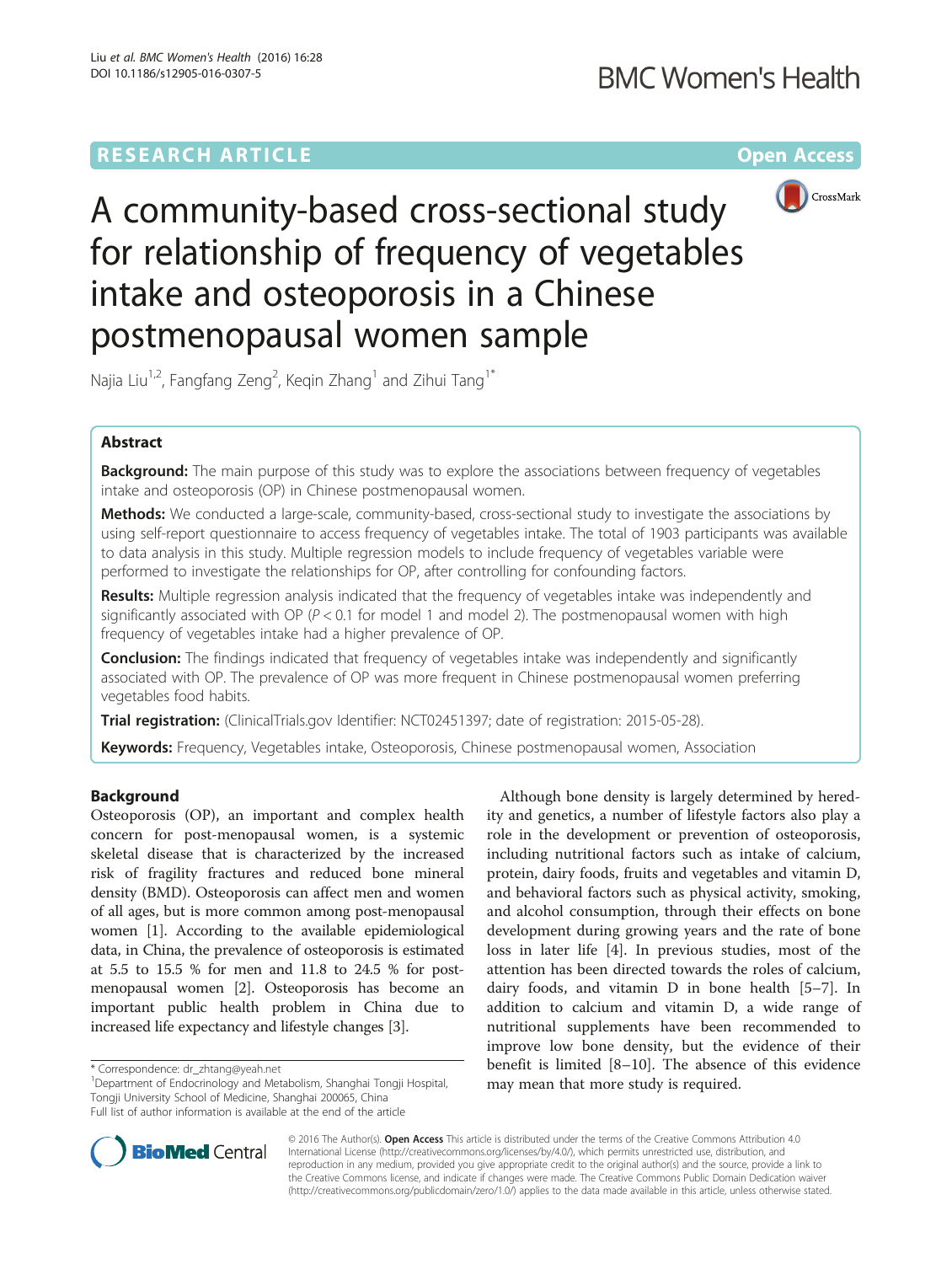It was appropriate and convenient for the current research project to conduct a large-scale study to evaluate risk factors for common diseases using a self-reported questionnaire. A subjective self-report questionnaire can accurately reflect the number of vegetables consumed [[11\]](#page-5-0). Our previous association analyses for osteoporosis in Chinese postmenopausal women showed the relationships among meat consumption, coffee consumption, coronary artery disease and this outcome [[12](#page-5-0)–[14](#page-5-0)].

Several studies have demonstrated that diets rich in vegetables result in lower dietary acid loads due to their high concentrations of potassium and magnesium (an acid environment is known to stimulate osteoclasts and reduce osteoblast activity), and thus promote a positive calcium balance [\[9](#page-5-0), [15](#page-5-0), [16](#page-5-0)]. However, one study reported that BMD and calcium intake were not significantly different in vegetarian and non-vegetarian Taiwanese adults [[15\]](#page-5-0). Therefore, more studies need to be conducted on more populations. To the best of our knowledge, little is known of the association between the frequency of vegetable intake and OP in the Chinese population. The main purpose of this study was to evaluate the extent to which the frequency of vegetable intake was associated with OP among the Chinese postmenopausal population using self-reported questionnaire methods applied to a large-scale sample.

#### Methods

### Study population

As we mentioned earlier [[13](#page-5-0), [14](#page-5-0)], a risk-factor study for OP was performed in a random sample of the Chinese population. Participants were recruited from rural and urban communities in Shanghai. Participants aged 30–90 years were included in this study. More than 2000 postmenopausal women were invited to a screening visit between 2011 and 2014. Exclusion criteria were described earlier [[13](#page-5-0), [14](#page-5-0)], some participants with chronic diseases and conditions that might potentially affect bone mass, structure, or metabolism were excluded. Briefly, the exclusion criteria were as follows: a history of 1) serious residual effects of cerebral vascular disease; 2) serious chronic renal disease (Glomerular filtration rate - GFR < 30 mL/min/1.73 m<sup>2</sup>); 3) serious chronic liver disease or alcoholism; 4) significant chronic lung disease; 5) corticosteroid therapy at pharmacologic levels; 6) evidence of other metabolic or inherited bone disease, such as hyper- or hypoparathyroidism, Paget disease, osteomalacia, or osteogenesis imperfecta; 7) recent (within the past year) major gastrointestinal disease, such as peptic ulcer, malabsorption, chronic ulcerative colitis, regional enteritis, or significant chronic diarrhea; 8) Cushing syndrome; 9) hyperthyroidism; and 10) any neurologic or musculoskeletal condition that would be a non-genetic cause of low bone mass. A total of 1903 participants was available for data analysis in this study.

### Ethics statement

This study was reviewed and received ethical approval from the Ethics Committee at the Shanghai Tongji Hosptial. Permission to conduct the study was granted by the Shanghai Tongji Hosptial. Written informed consent was obtained from all study participants.

### Data collection

All study subjects underwent complete clinical baseline characteristics evaluation. As we mentioned earlier [[13](#page-5-0), [14](#page-5-0)], a physical examination and response to a structured, nurseassisted, self-administrated questionnaire were conducted to collect information on age, gender, residential region, visit date, family history, lifestyle, dietary habits, physical activity level during leisure time, use of vitamins and medications, smoking, alcohol consumption, and self-reported medical history. Body weight and height were measured according to a standard protocol. The definitions of smoking and alcohol consumption, regular exercise, education level, HTN, and DM were described earlier [\[13](#page-5-0), [14](#page-5-0)].

Dietary habits, including consumption of meat and potato food and vegetables was evaluated by a semiquantitative food frequency questionnaire (group 1: once or twice per week, group 2: once per 2 days, and group 3: always). To determine frequency of fish food preference, the participants were asked, "How often you eat vegetables?" The possible answers were: "once or twice per week," "once per 2 day," or "always," and the answers were taken as a subjective assessment. To answer the question, the participants were required to decide two issues based on their impressions: 1) whether or not the consumed vegetables were actually vegetables; and 2) the frequency with which they consumed vegetables. Generally, the way used medium cook to prepare vegetables in China.

### The study outcomes

As we mentioned earlier [\[13, 14\]](#page-5-0), the bone mineral density (BMD g/cm<sup>2</sup>) was measured at calcaneus by standardized quantitative ultrasound (QUS, Hologic Inc., Bedford, MA, USA) utilizing T-scores based on WHO criteria, which were obtained from the automated equipment. T-score refers to the ratio between patient's BMD and that of young adult population of same sex and ethnicity. T-score of > −1 was taken as normal, between −1 and −2.5 osteopenic and < −2.5 as osteoporotic.

#### Statistical analysis

Continuous variables were analyzed to determine whether they followed normal distributions, using the Kolmogorov-Smirnov Test. Variables that were not normally distributed were log-transformed to approximate a normal distribution for analysis. Results are described as mean  $\pm$  SD or median, unless stated otherwise. Differences in variables among subjects grouped by frequency of meat food intake were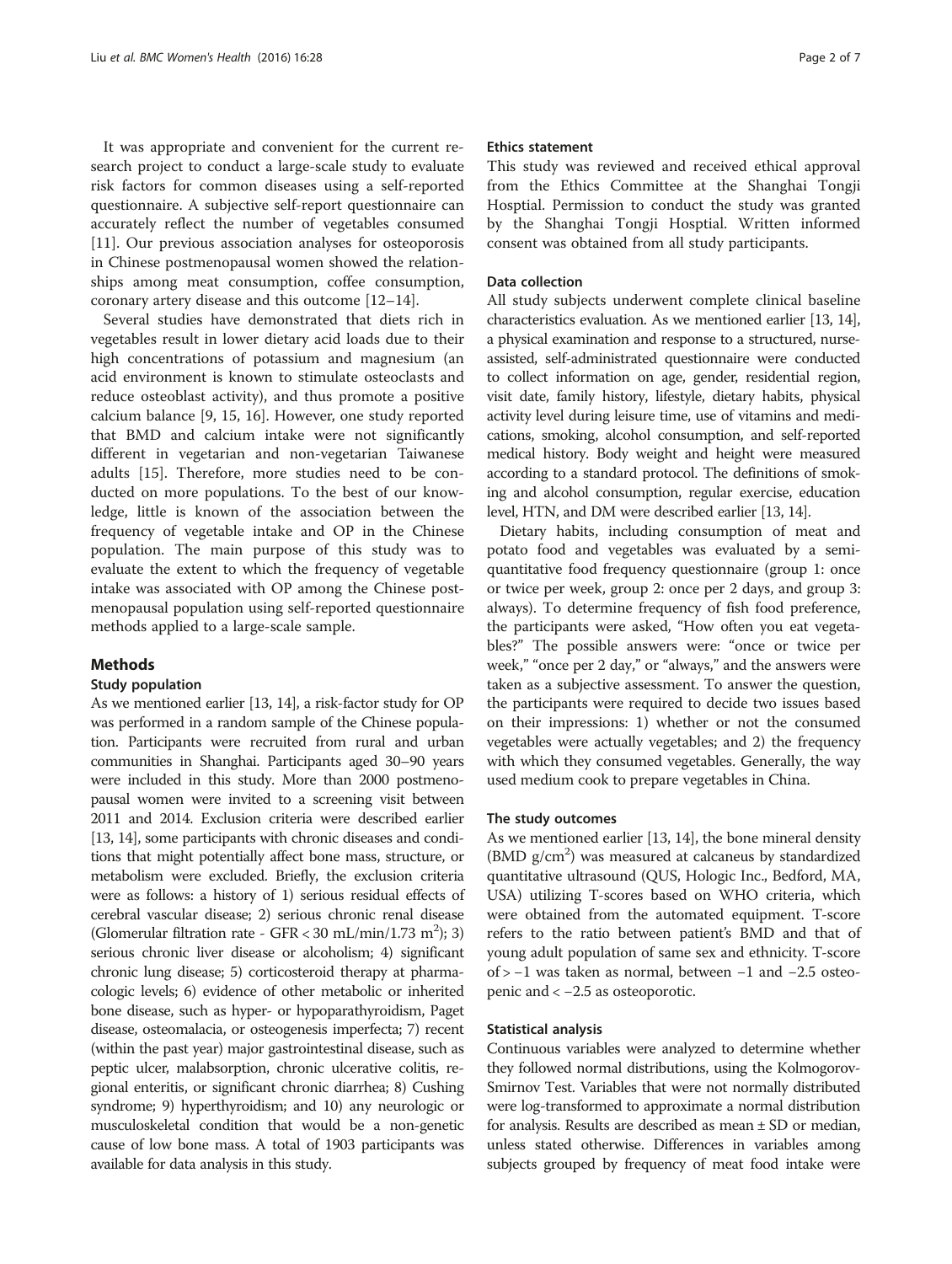For the associations analysis, there model have been developed. In model 1, frequency of vegetables intake were categorized by group 1: once or twice per week, group 2: once per 2 days, and group 3: always. In model 2: frequency of vegetables intake were categorized by low frequency and high frequency groups. Univariate regression analysis was performed to determine variables associated with OP, and to estimate confounding factors possibly disturbing the relation of frequency of vegetables intake to OP. Tests were two-sided, and a p-value of < 0.05 was considered significant. Multivariable regression (MR) was performed to control potential confounding factors and determine the independent contribution of variables to OP. Under MR models, tests were two-sided, and a  $p$ -value of < 0.1 was considered significant.

Results were analyzed using the Statistical Package for Social Sciences for Windows, version 16.0 (SPSS, Chicago, IL, USA). Odds ratios (OR) with 95 % confidence intervals (CI) were calculated for the relative risk of frequency of fish food intake with the outcome of OP.

### Results

### Clinical characteristics of subjects

The clinical baseline characteristics of the 1903 Chinese postmenopausal women were described earlier [\[13](#page-5-0), [14](#page-5-0)] (Table 1). In the total sample, the mean age was 62.39 years. The minority proportions of subjects having current smoking and alcohol habits were reported (0.79 and 2.10 % for smoking and drink intake, respectively). The prevalence of HTN, coronary artery disease (CAD), DM and Rheumatoid arthritis (RA) were 45.51, 10.04, 11.49, and 5.72 %, respectively. There were significant differences in age and exercise among groups according to frequency of vegetables intake  $(P \text{ value} < 0.05 \text{ for all}).$ 

| Variable                  | Total sample      | Frequency of vegetables intake* | $P$ -value        |                   |         |
|---------------------------|-------------------|---------------------------------|-------------------|-------------------|---------|
|                           |                   | Group 1                         | Group 2           | Group 3           |         |
| Demographical information |                   |                                 |                   |                   |         |
| $\hbox{N}$                | 1903              | 196                             | 58                | 1649              |         |
| Age                       | $62.39 \pm 8.98$  | $60.4 \pm 9.05$                 | $60.28 \pm 9.35$  | $62.7 \pm 8.92$   | 0.001   |
| Height                    | $156.35 \pm 5.71$ | $153.73 \pm 5.37$               | $158.39 \pm 6.55$ | $156.51 \pm 5.59$ | 0.173   |
| Weight                    | $58.85 \pm 8.47$  | $56.86 \pm 7.34$                | $56.67 \pm 7.75$  | $59.47 \pm 8.73$  | 0.463   |
| Lifestyle                 |                   |                                 |                   |                   |         |
| Education                 | 254(13.35 %)      | 22(11.22 %)                     | $6(10.34\%)$      | 226(13.71 %)      | 0.179   |
| Exercise                  | 1362(71.57 %)     | 179(91.33 %)                    | 49(84.48 %)       | 1134(68.77 %)     | < 0.001 |
| Smoking                   | 15(0.79 %)        | $4(2.05\%)$                     | $O(0\% )$         | 11(0.67%)         | 0.253   |
| Alcohol intake            | 40(2.1 %)         | $6(3.06\%)$                     | $1(1.72\% )$      | 33(2 %)           | 0.099   |
| Medical history           |                   |                                 |                   |                   |         |
| <b>HTN</b>                | 835(44.51 %)      | 84(43.75 %)                     | 21(37.5 %)        | 730(44.84 %)      | 0.540   |
| CAD                       | 183(10.04 %)      | 15(7.85 %)                      | $4(7.14\%)$       | 164(10.41 %)      | 0.414   |
| <b>DM</b>                 | 214(11.49 %)      | 21(11.35 %)                     | $6(11.54\%)$      | 187(11.5 %)       | 0.998   |
| RA                        | 105(5.72 %)       | 7(3.7 %)                        | $2(3.85\%)$       | 96(6.02 %)        | 0.363   |
| Therapy history           |                   |                                 |                   |                   |         |
| Vitamin C                 | 246(12.93 %)      | 16(8.16 %)                      | $6(10.34\%)$      | 224(13.58 %)      | 0.277   |
| Vitamin D                 | 78(4.1 %)         | $2(1.02\% )$                    | 3(5.17%)          | 73(4.43 %)        | 0.239   |
| Dietary habit             |                   |                                 |                   |                   |         |
| Meat                      | 848(44.56 %)      | 99(50.51 %)                     | 29(50 %)          | 720(43.66 %)      | 0.133   |
| Potato                    | 264(13.87 %)      | 21(10.71 %)                     | 20(34.48 %)       | 223(13.52 %)      | < 0.001 |
| Oil                       | $19.13 \pm 9.05$  | $16.06 \pm 10.13$               | $23.03 \pm 11.95$ | $19.36 \pm 8.7$   | < 0.001 |
| Outcome                   |                   |                                 |                   |                   |         |
| T-score                   | $-1.86 \pm 0.74$  | $-1.79 \pm 0.74$                | $-1.78 \pm 0.75$  | $-1.88 \pm 0.74$  | 0.209   |
| OP                        | 539(28.32 %)      | 39(19.9 %)                      | 14(24.14 %)       | 486(29.47 %)      | 0.015   |

Note: \*Frequency of vegetables intake were categorized by group 1: once or twice per week, group 2: once per 2 days, and group 3: always; HTN hypertension, CAD coronary artery disease, DM diabetes mellitus, RA Rheumatoid arthritis, OP Osteoporosis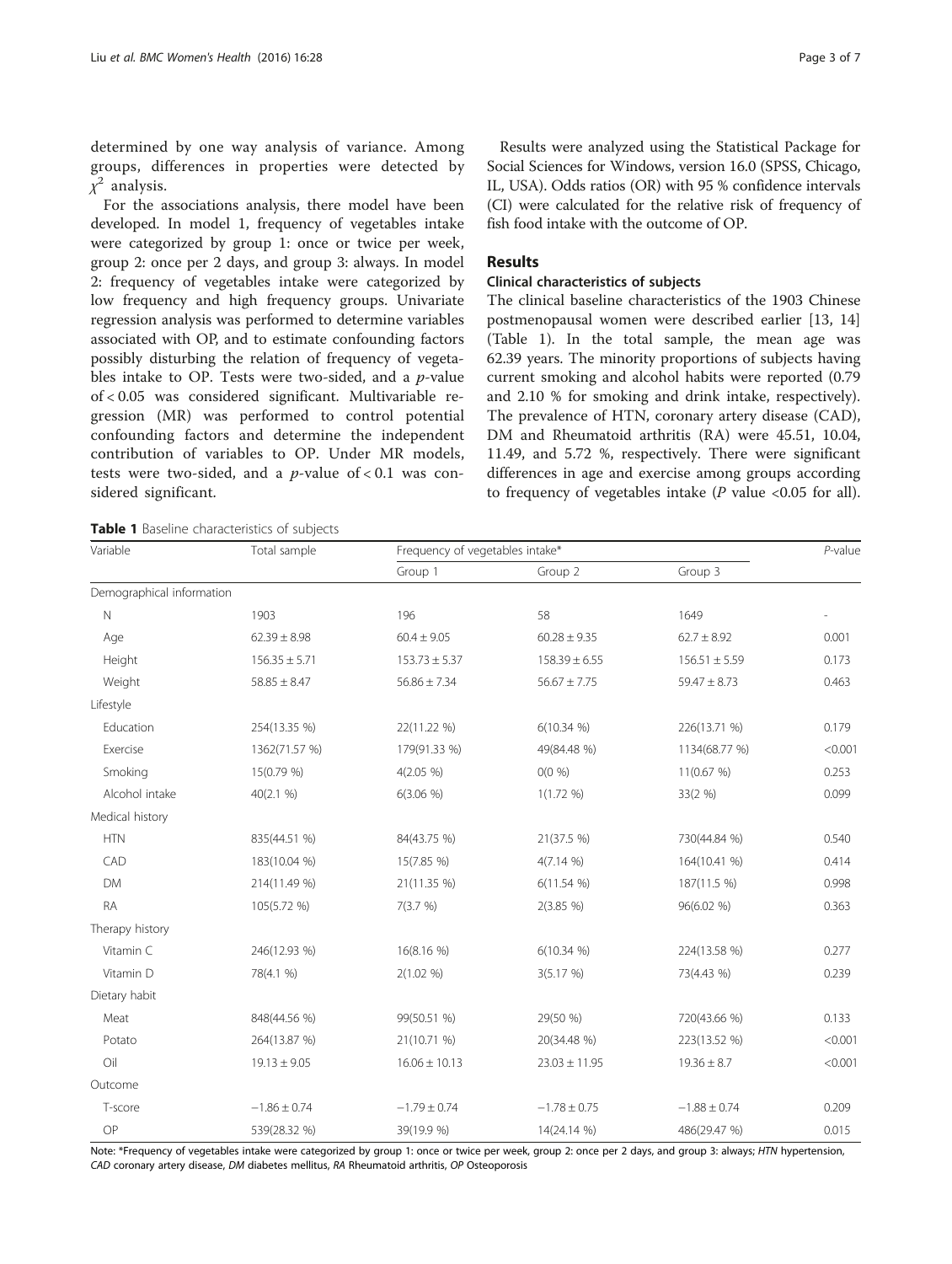An average T-score of −1.86 was reported and the prevalence of OP was 28.32 % in our study sample. Significant differences in the prevalence of OP among the three groups were reported ( $P$  value =0.015 for the prevalence of OP).

### Univariate analysis for OP

Univariate logistic analyses were performed to evaluate associations with OP. As we mentioned earlier [[13, 14](#page-5-0)], the results indicate that age, education, HTN, CAD, RA, Vitamin C and frequency of vegetables intake were significantly associated with OP ( $P$  value < 0.05 for all, Table 2). The comparison of prevalence of OP among groups according to model 1 reported that the prevalence of OP was 19.90, 24.14 and 29.47 % in the three groups, respectively (Fig. [1](#page-4-0)a). There were significant differences among the three groups  $(P \text{ value} = 0.015)$ . Significant differences among groups according to model 2 were also reported (Fig. [1b](#page-4-0),  $P$  value = 0.005 for model 2). Univariate analysis demonstrates a positive correlation between frequency of vegetables intake and OP.

### Multiple variable analyses for OP

Multivariate logistic regression analyses were employed to evaluate the association between frequency of vegetables intake and the OP outcome. After adjustment for relevant potential confounding factors, the multivariate logistic regression analyses detected significant associations (*p*-value = 0.082 for model 1; and *p*-value = 0.095 for model 2, Table [3\)](#page-4-0). In participants with high frequency of vegetables intake, the OR for OP was 1.341 (95 % CI: 0.951–1.891).

### Discussion and conclusion

Osteoporosis has recently been recognized as a major public health problem by several governments and health care providers [[17\]](#page-5-0). Menopause is associated with a reduction in estrogen secretion in women, resulting in decreased bone density that can lead to severe osteoporosis [\[18\]](#page-5-0). A large-scale, community-based, cross-sectional study was conducted to estimate the association between high frequency vegetable intake and OP in a sample of Chinese post-menopausal women. A subjective selfreported questionnaire was used to evaluate vegetable intake; it was found to be suitable for this large-scale study because of the convenience it provided in collecting independent variables. In this investigation, BMD was evaluated using QUS, which has many advantages in assessing osteoporosis: the modality is small, no ionizing radiation is involved, measurements can be made quickly and easily, and the cost of the device is low compared with DXA and quantitative computed tomography devices.

When studying diseases, including OP, physicians have been trained to better understand the effect of modifiable risk factors on outcomes so that we can control them in order to efficiently decrease the overall risk of a negative outcome. Frequency of vegetable intake may be considered one of these modifiable risk factors, and along with age, education, HTN, CAD, RA, and vitamin C intake, it was found to be significantly associated with OP. These results are consistent with the results of nationwide epidemiological studies; we found that frequent intake of vegetables is associated with a higher risk of osteoporosis among post-menopausal Chinese women using a multiple-variable logistic regression analysis adjusted for age, smoking, alcohol intake, education, exercise, and medical and therapy history. To date, numerous studies have shown that calcium intake is associated with bone mineral density [\[5, 6](#page-5-0), [19](#page-5-0)]. Inadequate calcium intake influences calcium-regulating hormones, causing increased

Table 2 Univariate logistic regression analysis for associations among variables and osteoporosis

| Variable                      | β        | S.E.  | $P$ value | <b>OR</b> | 95.0 % CI       |
|-------------------------------|----------|-------|-----------|-----------|-----------------|
| Age                           | 0.099    | 0.007 | < 0.001   | 1.104     | 1.09-1.119      |
| Height                        | 0.008    | 0.05  | 0.871     | 1.008     | $0.914 - 1.112$ |
| Weight                        | 0.005    | 0.033 | 0.886     | 1.005     | $0.941 - 1.073$ |
| Education                     | $-0.24$  | 0.044 | < 0.001   | 0.787     | $0.722 - 0.858$ |
| Exercise                      | $-0.236$ | 0.111 | 0.033     | 0.790     | $0.636 - 0.981$ |
| Smoking                       | 0.03     | 0.276 | 0.913     | 1.031     | $0.601 - 1.769$ |
| <b>Drink</b>                  | $-0.193$ | 0.192 | 0.315     | 0.824     | $0.565 - 1.202$ |
| <b>HTN</b>                    | 0.31     | 0.103 | 0.003     | 1.364     | 1.114-1.668     |
| CAD                           | 0.498    | 0.162 | 0.002     | 1.646     | 1.198-2.26      |
| DM                            | 0.178    | 0.157 | 0.255     | 1.195     | $0.879 - 1.625$ |
| <b>RA</b>                     | 0.48     | 0.208 | 0.021     | 1.616     | 1.075-2.429     |
| Vitamin C                     | 0.314    | 0.145 | 0.030     | 1.369     | $1.03 - 1.817$  |
| Vitamin D                     | 0.492    | 0.237 | 0.038     | 1.636     | 1.028-2.603     |
| Frequency of vegetable intake | 0.261    | 0.091 | 0.004     | 1.298     | 1.087-1.551     |

Note: HTN hypertension, CAD coronary artery disease, DM diabetes mellitus, RA Rheumatoid arthritis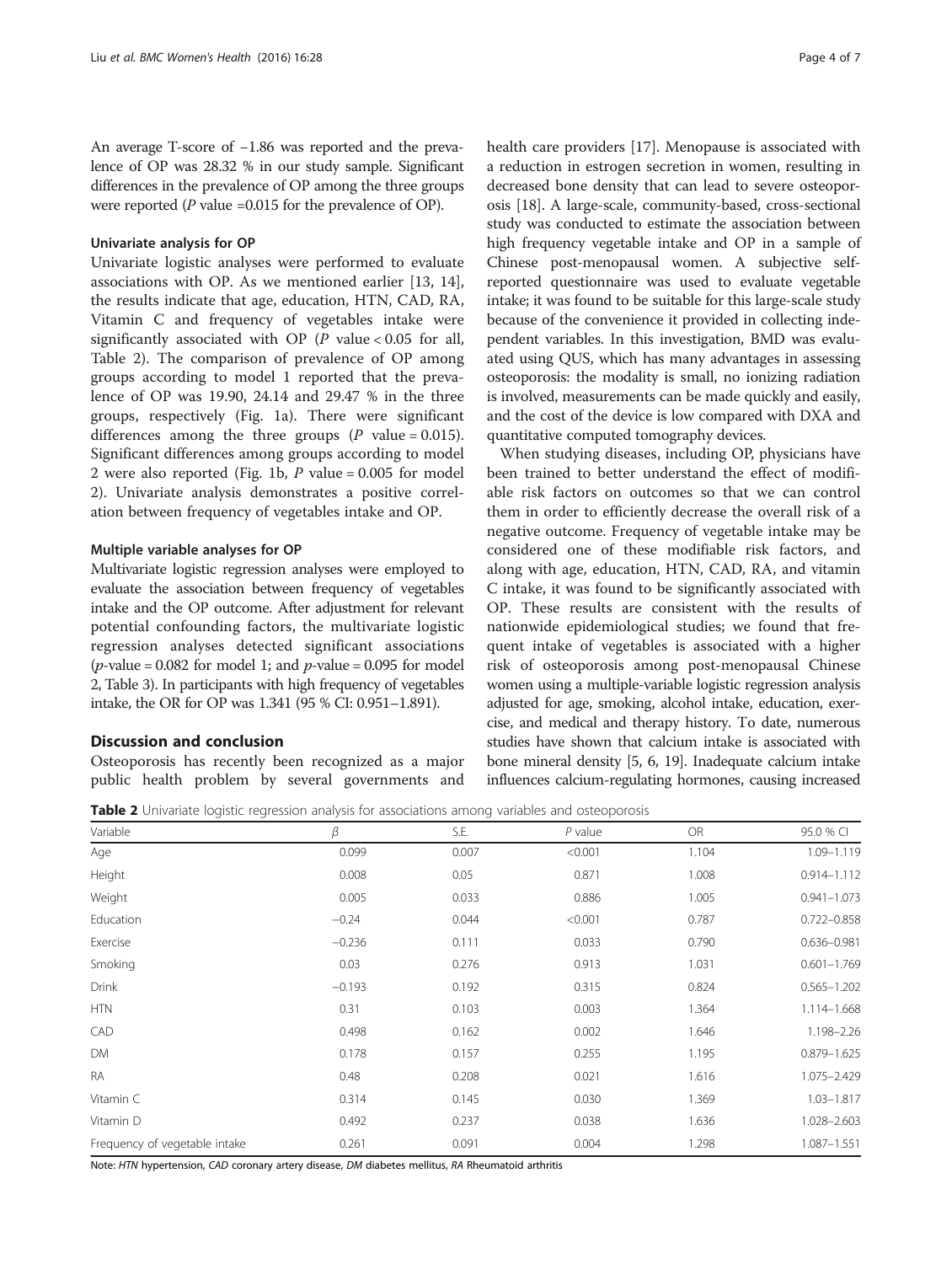<span id="page-4-0"></span>

rates of bone remodeling without concomitant redeposition and leading to increased fracture risk [\[20](#page-5-0)]. Dairy products are an important dietary source of calcium in many populations, and the benefits of dietary calcium from dairy sources on bone metabolism are markedly greater than those of nondairy sources or calcium supplements [\[21,](#page-5-0) [22](#page-6-0)]. Numerous studies have assessed the relationship between bone density and protein intake. While a high-protein diet is known to aid skeletal growth during the growth period, and a positive correlation between bone density and protein intake has been previously reported, it has also been shown to accelerate the degeneration of renal structure and function, resulting in increased urinary elimination of calcium during aging [\[23\]](#page-6-0). This is critical to our study because dark green vegetables are a viable source of dietary calcium [\[24](#page-6-0), [25](#page-6-0)], although the calcium they contain has low bioavailability compared to the calcium in dairy sources. While there is evidence suggesting that adequate protein intake and higher intake of fruits and vegetables are beneficial to bone health [[4](#page-5-0)], our study provided evidence that a high frequency of vegetable intake could have adverse effects on osteoporosis among Chinese post-menopausal women. This conclusion was inconsistent with those of several previous studies, and it caused us to reconsider the role of vegetables in the prevention of osteoporosis among our sample.

In the past, vegetables have been considered important sources of calcium, especially for people who do not often drink milk. Calcium in dairy products has high bioavailability, and thus is more easily absorbed in the intestine than calcium from nondairy products, like dark green vegetables. Collard greens, kale, spinach, mustard leaves, turnip leaves, cabbage, broccoli, potatoes, pulses, and soybeans are common dietary sources of calcium, but as mentioned above, the calcium they contain has low bioavailability. On the contrary, other kinds of vegetables, particularly those containing calcium oxalic acid, phytic acid and tannic acid, combine with the calcium in food and form insoluble calcium salt, so that the body cannot absorb calcium. This might explain why a high frequency of vegetable intake could increase the prevalence of osteoporosis among some Chinese post-menopausal women. Specifically, the majority of vegetables they consumed may have been from those species mentioned above. Evidence indicates that the species of vegetables play a crucial role in the prevention of osteoporosis.

The limitations of this study were several and all warrant mention. Firstly, case–control studies like this one are prone to selection bias. A cross-sectional study for association analysis also requires a larger sample size and more geographic representation than was the case

Table 3 Multiple variables logistic regression analysis for associations between frequency of vegetables intake and osteoporosis

| Model              | Variable                       |       | S.E.  | P value |      | 95 % CI         |
|--------------------|--------------------------------|-------|-------|---------|------|-----------------|
| Model <sup>-</sup> | Frequency of vegetables intake | 72    | 0.099 | 0.082   | 188  | 0.979-1.443     |
| Model 2            | Frequency of vegetables intake | 0.293 | 0.175 | 0.095   | .341 | $0.951 - 1.891$ |

Note: Model 1: frequency of vegetables intake were categorized by group 1: once or twice per week, group 2: once per 2 days, and group 3: always; Model 2: frequency of vegetable intake were categorized by low frequency and high frequency groups; and all models adjusted for age, smoking, alcohol intake, education, exercise, medical and therapy history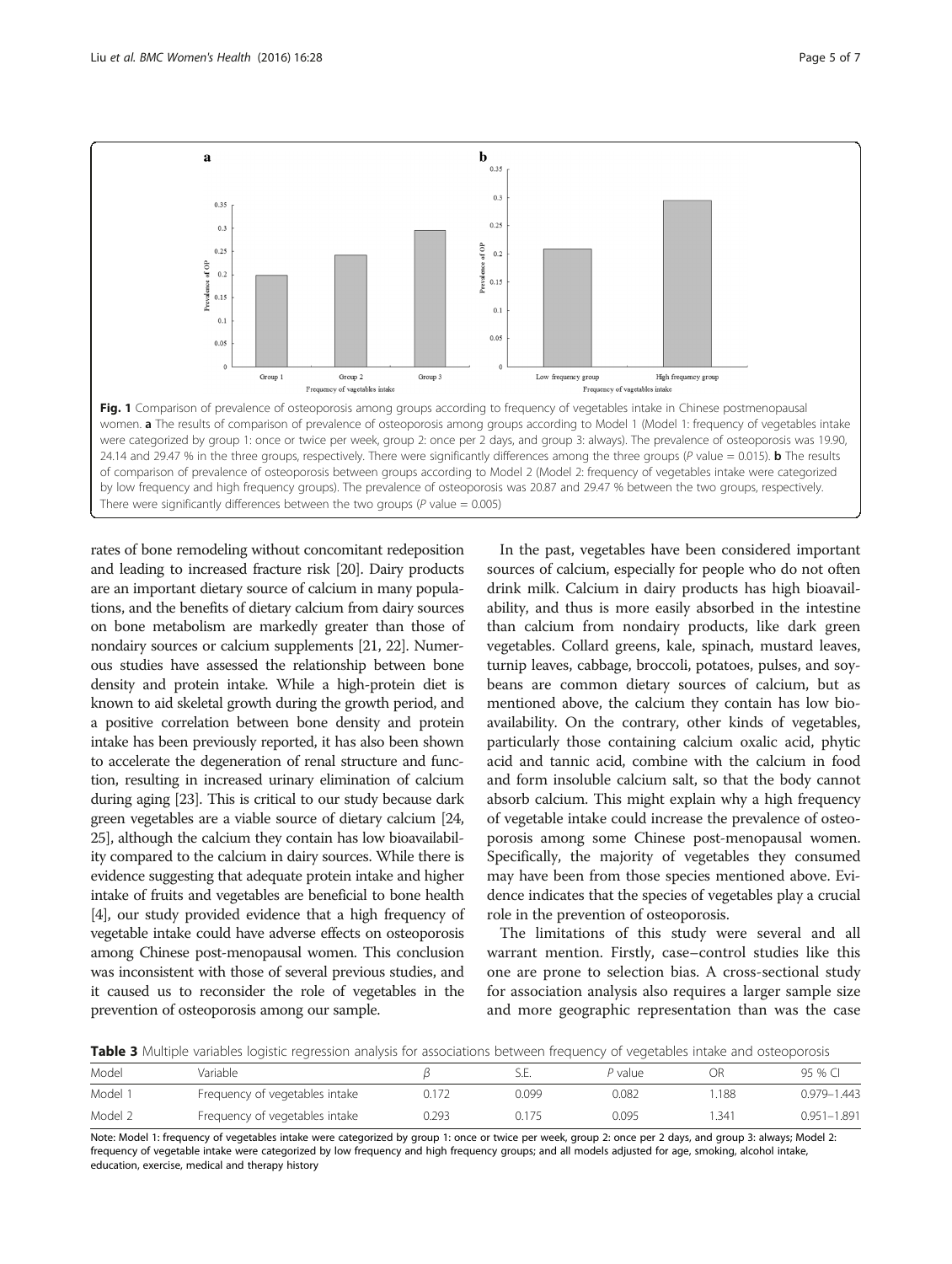<span id="page-5-0"></span>in this study. Besides, a subjective self-reported questionnaire was used to estimate vegetable intake for convenience in a large-scale cross-sectional study. Additionally, the questionnaire needed to include a question similar to: 'What kind of vegetables do you consume?' in order to determine whether the vegetables that subjects consumed were of the beneficial type. Thirdly, for data analysis, group 3 has been formed with a higher number of members than groups 1 and 2. Patients with RA have been included. "calcium intake" has not been evaluated in the diet questionnaire. These confounding factors may influence our results. Finally, the association results in this study need to be verified by follow-up studies using objective measures to evaluate actual vegetable intake.

Our findings suggested that frequency of vegetable intake with medium cooked was independently and significantly associated with osteoporosis. The prevalence of osteoporosis was higher in Chinese post-menopausal women who frequently consumed vegetables. According to our findings, a change in preference or dietary habits might be beneficial in the prevention of osteoporosis in Chinese postmenopausal women.

#### Abbreviations

BMD, bone mineral density; BMI, body mass index; BM-MNC, bone marrowderived mononuclear cell; CAD, coronary artery disease; CI, confidence intervals; DM, diabetes; DXA, dual-energy X-ray; GFR, glomerular filtration rate; HTN, hypertension; OP, osteoporosis; OR, odds ratios; QUS, quantitative ultrasound; RA, rheumatoid arthritis

#### Acknowledgments

We thank Shanghai Tongji Hospital to support the study; and grants from the Clinical Medicine Foundation of Shanghai Tongji Hospital (ClinicalTrials.gov Identifier: NCT02451397).

#### Availability of data and materials

The data were not shared in order to protect the participants' identity.

#### Authors' contributions

NL carried out data collection and drafted the manuscript; FZ performed the statistical analysis; KZ participated in the design of the study; ZT conceived of the study, performed the statistical analysis and participated in its design and coordination and helped to draft the manuscript. All authors read and approved the final manuscript.

#### Competing interests

The authors declare that they have no competing interests.

#### Ethical approval

This study was reviewed and received ethical approval from the Ethics Committee at the Shanghai Tongji Hosptial. All procedures performed in studies involving human participants were in accordance with the ethical standards of the institutional and/or national research committee and with the 1964 Helsinki declaration and its later amendments or comparable ethical standards.

#### Informed consent

Informed consent was obtained from all individual participants included in the study.

#### Author details

<sup>1</sup>Department of Endocrinology and Metabolism, Shanghai Tongji Hospital, Tongji University School of Medicine, Shanghai 200065, China. <sup>2</sup>Department of Endocrinology and Metabolism, Fudan University Huashan Hospital, Shanghai, China.

Received: 8 July 2015 Accepted: 21 May 2016 Published online: 03 June 2016

#### References

- 1. Burge R, Dawson-Hughes B, Solomon DH, Wong JB, King A, Tosteson A. Incidence and economic burden of osteoporosis-related fractures in the United States, 2005–2025. J Bone Miner Res Off J Am Soc Bone Miner Res. 2007;22(3):465–75.
- 2. Wang Y, Tao Y, Hyman ME, Li J, Chen Y. Osteoporosis in china. Osteoporosis Int. 2009;20(10):1651–62.
- 3. Zhang ZQ, Ho SC, Chen ZQ, Zhang CX, Chen YM. Reference values of bone mineral density and prevalence of osteoporosis in Chinese adults. Osteoporosis Int. 2014;25(2):497–507.
- 4. Zhu K, Prince RL. Lifestyle and osteoporosis. Curr Osteoporos Rep. 2015;13(1):52–9.
- 5. McLeod KM, McCann SE, Horvath PJ, Wactawski-Wende J. Predictors of change in calcium intake in postmenopausal women after osteoporosis screening. J Nutr. 2007;137(8):1968–73.
- 6. Tavani A, Negri E, La Vecchia C. Calcium, dairy products, and the risk of hip fracture in women in northern Italy. Epidemiology. 1995;6(5):554–7.
- 7. Neville CE, Young IS, Gilchrist SE, McKinley MC, Gibson A, Edgar JD, Woodside JV. Effect of increased fruit and vegetable consumption on bone turnover in older adults: a randomised controlled trial. Osteoporosis Int. 2014;25(1):223–33.
- 8. Nieves JW. Skeletal effects of nutrients and nutraceuticals, beyond calcium and vitamin D. Osteoporosis Int. 2013;24(3):771–86.
- 9. Levis S, Lagari VS. The role of diet in osteoporosis prevention and management. Curr Osteoporos Rep. 2012;10(4):296–302.
- 10. Li JJ, Huang ZW, Wang RQ, Ma XM, Zhang ZQ, Liu Z, Chen YM, Su YX. Fruit and vegetable intake and bone mass in Chinese adolescents, young and postmenopausal women. Public Health Nutr. 2013;16(1):78–86.
- 11. Rafraf M, Bazyun B. Food habits related to osteoporosis in women in iran. Health Promot Perspect. 2011;1(2):111–7.
- 12. Qing GZ, Lu Y, Yi T, Zhang KQ, Tang ZH. The relationship of frequency of meat consumption and osteoporosis in Chinese postmenopausal women. Int J Clin Exp Med. 2015;8(11):21130–7.
- 13. Yang P, Zhang XZ, Zhang K, Tang Z. Associations between frequency of coffee consumption and osteoporosis in Chinese postmenopausal women. Int J Clin Exp Med. 2015;8(9):15958–66.
- 14. Liu N, Chen J, Zhang K, Tang Z. A community-based study of the relationship between coronary artery disease and osteoporosis in Chinese postmenopausal women. Coron Artery Dis. 2016;27(1):59–64.
- 15. Lin PH, Ginty F, Appel LJ, Aickin M, Bohannon A, Garnero P, Barclay D, Svetkey LP. The DASH diet and sodium reduction improve markers of bone turnover and calcium metabolism in adults. J Nutr. 2003;133(10):3130–6.
- 16. New SA, Robins SP, Campbell MK, Martin JC, Garton MJ, Bolton-Smith C, Grubb DA, Lee SJ, Reid DM. Dietary influences on bone mass and bone metabolism: further evidence of a positive link between fruit and vegetable consumption and bone health? Am J Clin Nutr. 2000;71(1):142–51.
- 17. Kutsal YG, Atalay A, Arslan S, Basaran A, Canturk F, Cindas A, Eryavuz M, Irdesel J, Karadavut KI, Kirazli Y et al. Awareness of osteoporotic patients. Osteoporosis Int. 2005;16(2):128–33.
- 18. Hadji P, Gottschalk M, Ziller V, Kalder M, Jackisch C, Wagner U. Bone mass and the risk of breast cancer: the influence of cumulative exposure to oestrogen and reproductive correlates. Results of the Marburg breast cancer and osteoporosis trial (MABOT). Maturitas. 2007;56(3):312–21.
- 19. Aoe S, Koyama T, Toba Y, Itabashi A, Takada Y. A controlled trial of the effect of milk basic protein (MBP) supplementation on bone metabolism in healthy menopausal women. Osteoporosis Int. 2005;16(12):2123–8.
- 20. Ahlstrom M, Pekkinen M, Riehle U, Lamberg-Allardt C. Extracellular calcium regulates parathyroid hormone-related peptide expression in osteoblasts and osteoblast progenitor cells. Bone. 2008;42(3):483–90.
- 21. Adolphi B, Scholz-Ahrens KE, de Vrese M, Acil Y, Laue C, Schrezenmeir J. Short-term effect of bedtime consumption of fermented milk supplemented with calcium, inulin-type fructans and caseinphosphopeptides on bone metabolism in healthy, postmenopausal women. Eur J Nutr. 2009;48(1):45–53.